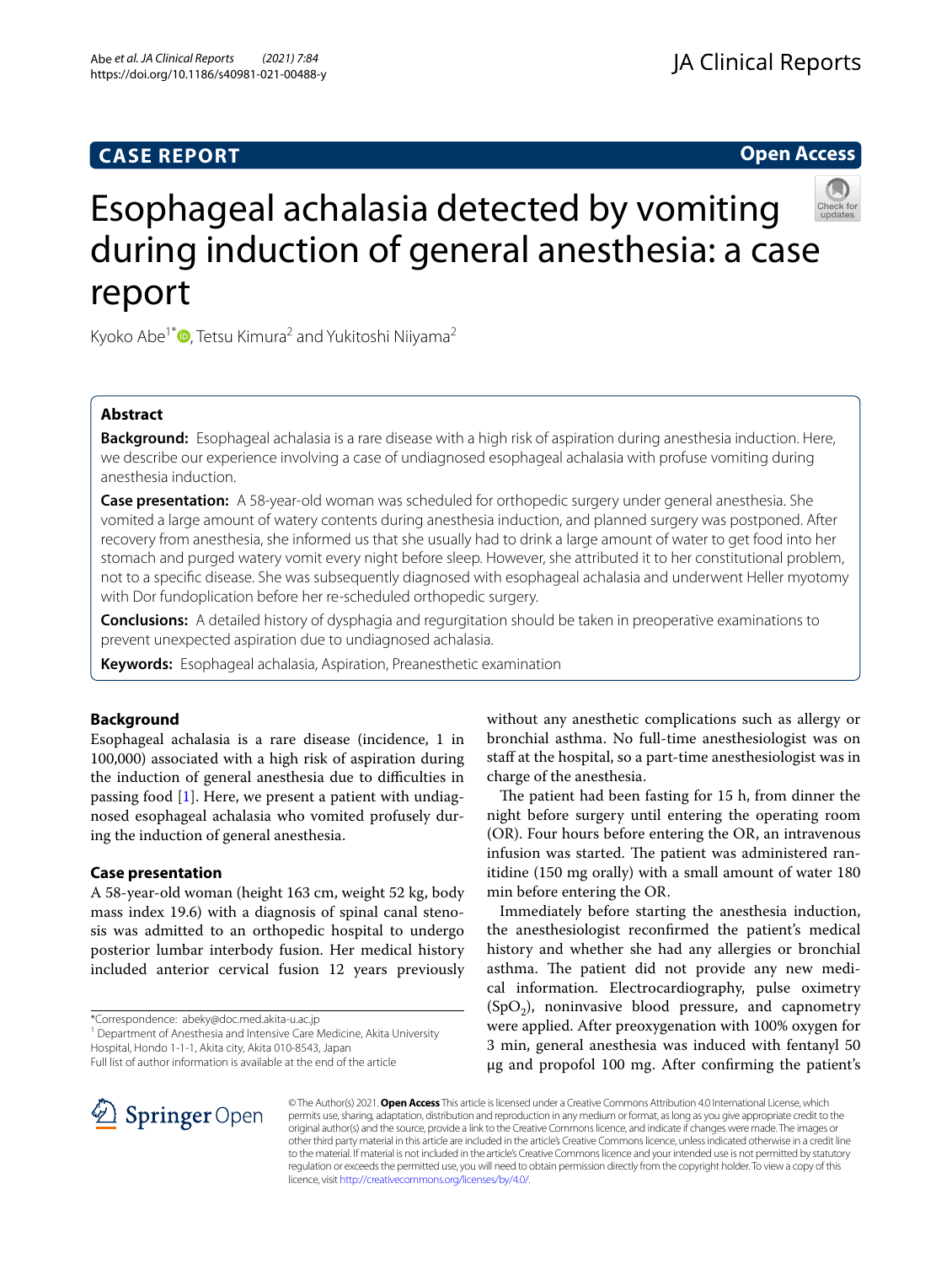spontaneous breathing cessation, assisted ventilation was initiated with a face mask, followed by rocuronium 50 mg. Immediately after that, the patient threw up a massive amount of watery vomit. The vomit in her oral cavity was immediately suctioned, and then her trachea was intubated. A small amount of watery vomit was suctioned through the endotracheal tube. Lung compliance was low with manual ventilation, and wheezing was heard on auscultation with an obstructive pattern on capnography. Bronchospasm due to aspiration was suspected, and treatment was initiated. Under anesthesia (sevofurane 2% in oxygen 100%), her  $SpO<sub>2</sub>$  remained above 98%. Hydrocortisone 100 mg and aminophylline 250 mg were administered by drip infusion. Forty-fve minutes after the event, her wheezing disappeared, and mostly normal lung compliance returned. The scheduled surgery was postponed, the patient was awakened from anesthesia with the aid of sugammadex to antagonize rocuronium, and her trachea was extubated.

After returning to the ward, a more detailed medical history was obtained from the patient. She said that she usually had to drink a large amount of water to get food into her stomach. Therefore, she made it a daily habit to purge watery vomit before bed, as it would refux when she lay down. Although she had an upper gastrointestinal endoscopy a few years prior, the physician had not pointed out anything unusual. Since then, she believed that this was a constitutional problem as opposed to a disease. The patient had not experienced any weight loss for the past few years.

Although no clear image of pneumonia was seen on a chest X-ray at the ward, ampicillin and sulbactam were administered for prevention. The patient was discharged

the next day without any medical problems. Based on an overall assessment of the episode, we believed that this patient had esophageal achalasia and advised her to visit a gastroenterologist.

At the gastroenterology department in another hospital, fuid retention in the dilated esophagus was revealed by upper endoscopy and chest computed tomography  $(CT)$  (Fig. [1](#page-1-0)). The esophagogram showed a dilated esophagus with a diameter of 32 mm and functional narrowing of the esophagogastric junction (Fig. [2](#page-2-0)). Esophageal manometry showed the disappearance of primary peristaltic waves and the occurrence of simultaneous contraction waves. Based on these results, the patient was diagnosed with esophageal achalasia and underwent laparoscopic Heller myotomy with Dor fundoplication surgery. After the surgery, her subjective symptoms, including choking with food and daily vomiting before bed, disappeared. She was discharged on the sixth day after surgery. Three months later, she underwent posterior interbody fusion of the lumbar spine without any anesthetic complications.

## **Discussion**

Esophageal achalasia is defned as an esophageal motility disorder of unknown etiology characterized by failure of lower esophageal sphincter (LES) relaxation and impaired peristalsis of the lower esophageal body [\[2](#page-3-1)]. Diagnosis is difficult because achalasia is a rare disease (incidence, 1 in 100,000 people) with nonspecifc subjective symptoms  $[3]$  $[3]$  $[3]$ . The most frequent symptoms of achalasia include dysphagia of solids and liquids (> 90%), regurgitation of undigested food (76–91%), respiratory complications such as nocturnal cough (30%)



<span id="page-1-0"></span>region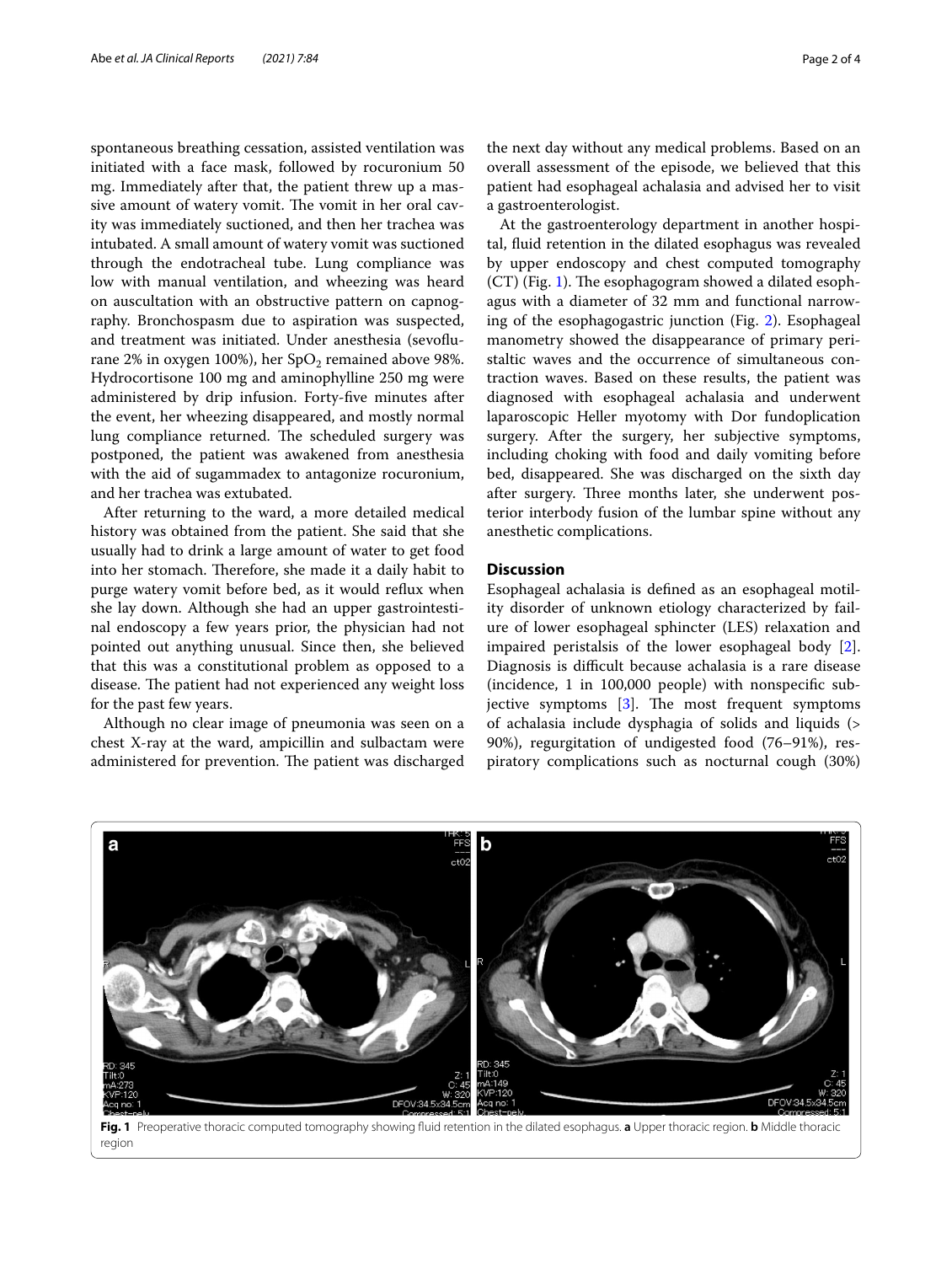

<span id="page-2-0"></span>and aspiration (8%), chest pains (25–64%), heartburn  $(18–52%)$ , and weight loss  $(35–91%)$  [[4\]](#page-3-3). Oral reflux in patients with achalasia does not originate from the stomach and thus does not contain acidic contents. Furthermore, if the volume of the oral refux is mild, the patient may be unaware of the refux.

We assume two reasons for the aspiration during the frst scheduled orthopedic surgery in this case. First, the patient was not aware of her rare disease. She had unusual habits such as washing food into her stomach with large amounts of water and purging watery vomit every night before bed. Nonetheless, she did not consider it unusual because her gastroenterologist told her that nothing was wrong. The diagnostic features of esophageal achalasia on upper gastrointestinal endoscopy include (1) dilatation of the esophageal lumen, (2) abnormal retention of food and fuid in the esophagus, (3) whitening and thickening of the esophageal mucosal surface, (4) functional narrowing of the esophagogastric junction, and (5) abnormal contraction waves of the esophagus [[2\]](#page-3-1). In this case, preoperative endoscopy before Heller and Dor surgery showed fuid retention in the esophagus and functional narrowing of the esophagogastric junction, but the dilation of the esophageal lumen was mild. As a result, the gastroenterologist at the time was unable to detect achalasia, leading to her misconception that it was not a disease.

Second, we could not obtain information regarding dysphagia and food regurgitation in the preoperative



<span id="page-2-1"></span>examination. Our routine preoperative examination for orthopedic patients without gastrointestinal complications includes a detailed medical history, allergies, and asthma, but not dysphagia or food regurgitation. In patients with esophageal achalasia, 37% have solid residue, and 14.8% retain water, even after fasting for 24 h before surgery [\[5](#page-3-4)]. Fortunately, because this patient had a habit of vomiting every night before bed, and the vomit did not contain any solids, she did not develop severe pneumonia.

Achalasia is a rare disease, and only a few cases have been detected by aspiration during the induction of anesthesia [\[1](#page-3-0), [6](#page-3-5), [7\]](#page-3-6). Since achalasia is a chronic benign disease, patients may recognize it as a constitutional problem, as in this case. A detailed history of dysphagia and regurgitation should be taken from all patients during preoperative examinations to avoid aspiration risk, even if achalasia is not suspected. Pillow stains with drool while sleeping suggests the existence of achalasia. Although chest X-rays appear normal in the early phase of achalasia, the dilated esophagus creates new interfaces with the lung as the disease progresses, which makes achalasia-specifc fndings, including convex opacity overlapping the right mediastinum, air-fuid levels in the thorax esophagus, and small or absent gastric bubbles [\[8](#page-3-7)]. In this case, the esophageal dilatation was so mild that no suspicious contour was seen on the chest X-ray (Fig. [3](#page-2-1)). However, it should be worthwhile for physicians to get into the habit of looking for achalasia-specifc fndings on routine X-ray readings to detect undiagnosed achalasia. Furthermore, we would like to emphasize that achalasia